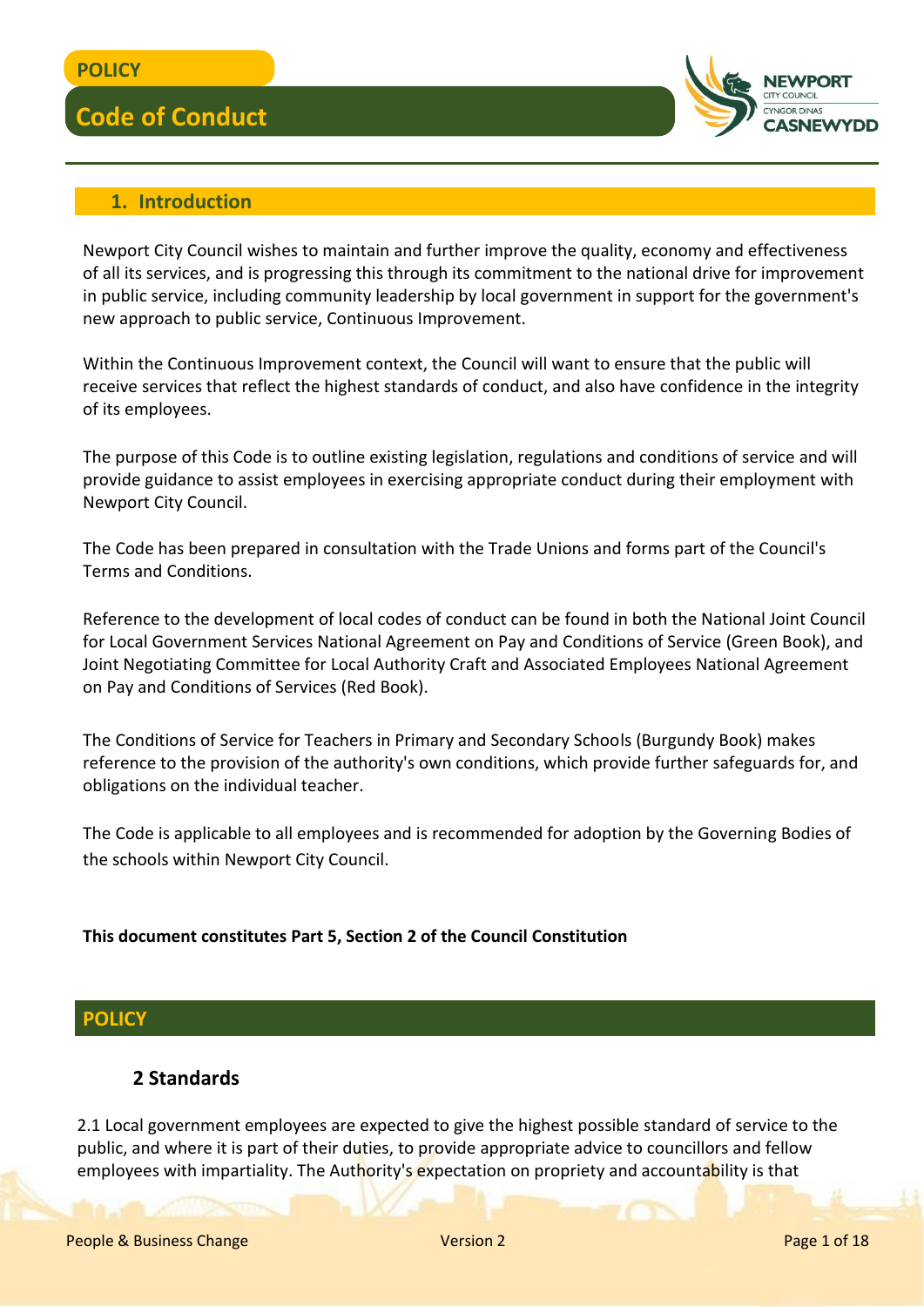

employees at all levels will lead by example, by ensuring adherence to rules and that all procedures and practices are above reproach.

2.2 The Code incorporates the existing laws, regulations and conditions of service and is intended to assist employees in their day-to-day work, in the light of the challenges they face in the new and more commercially orientated environment. The code has been produced with the objective of setting guidelines for employees, which will help to maintain and improve standards of conduct and protect employees from misunderstanding or accusations of improper conduct.

2.3 The Code itself cannot cover all cases likely to arise in practice, but the principles do. Ultimately, the Authority relies on the integrity, common sense and professional judgement of individual employees. It is not enough to avoid actual impropriety, employees must, at all times, avoid any occasion for suspicion and any appearance of improper conduct. Employees must not hesitate at any time to seek advice from their line manager on the interpretation of the code, or when circumstances arise which it does not cover.

2.4 Employees must ensure that they are aware of the principles of the Authority's Standing Orders and Financial Regulations and Council Policies and Procedures and at all times act in accordance with best practice when dealing with the affairs of the Authority. Employees are also expected to follow any Code of Conduct related to their professional bodies. Further information relating to the above can be found on the internal Intranet facility or alternatively can be obtained from your Line Manager/Support Services Division/Head Teacher.

2.5 It is the responsibility of all employees, without fear of recrimination, to bring to the attention of the appropriate level of management, any impropriety or breach of procedure. This they can do in the knowledge that such concerns will be treated with the utmost confidence and properly investigated. Further information on the appropriate procedure to be followed can be found in the Council's Disclosure of Malpractice 'Whistleblowing' Policy.

### **3 Political Neutrality**

3.1 Employees serve the Authority as a whole. It follows they must serve all councillors and not just those of the controlling group, and must ensure that the individual rights of all councillors are respected.

3.2 Employees should not be called upon to advise any political group of the Authority, either as to the work of the group or as to the work of the Authority, and they should not be required to attend any meetings of any political group. However, it is accepted that certain employees may be invited to advise any political group of the Authority as part of the substantive duties and responsibilities of their post.

3.3 Employees, whether or not politically restricted, must follow every lawfully expressed policy of the Authority and must not allow their own personal or political opinions to interfere with their work.

3.4 Political assistants appointed on fixed term contracts in accordance with the Local Government and Housing Act 1989 are exempt from the standards set in paragraphs 3.1 and 3.2.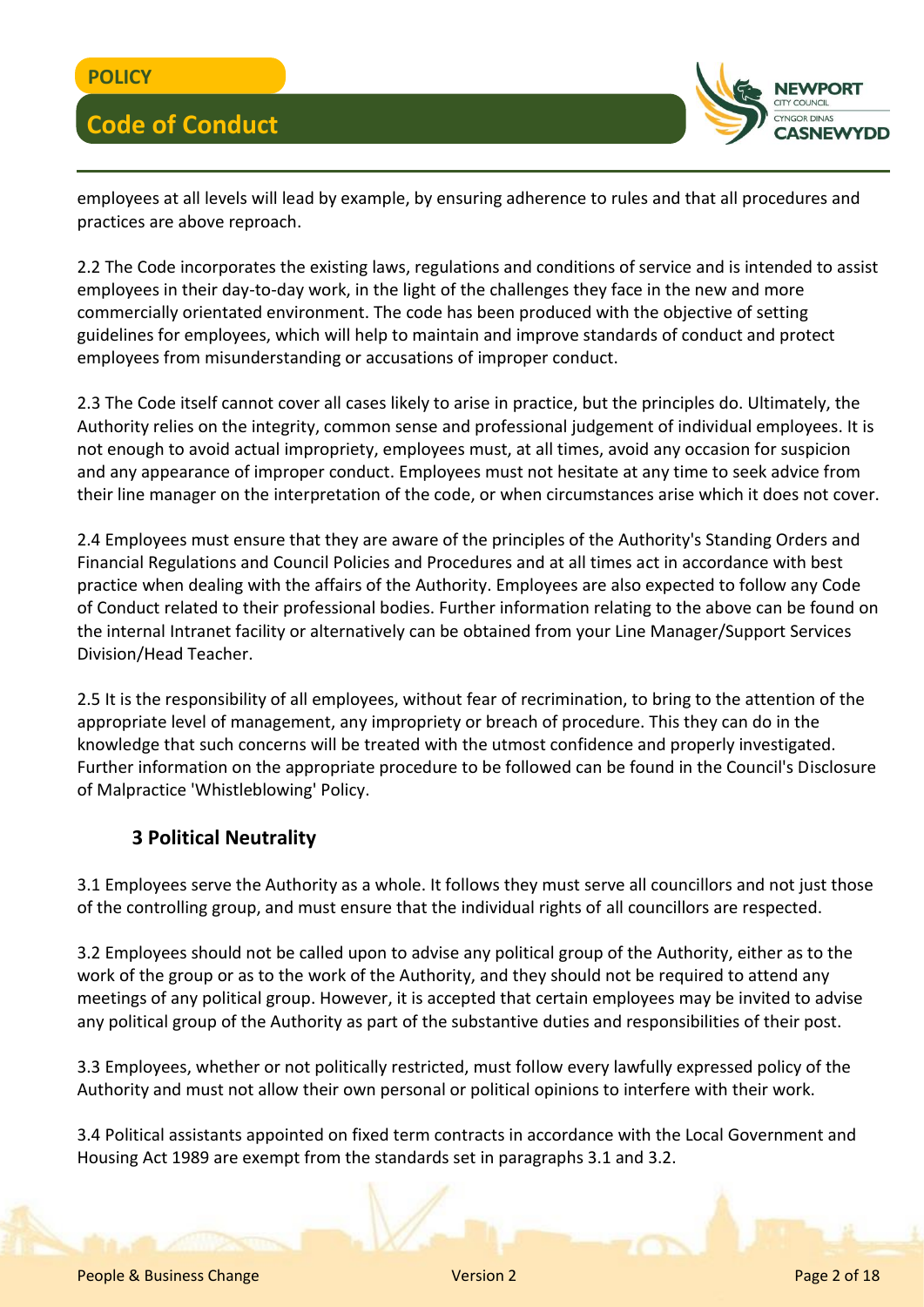

3.5 Employees holding politically restricted posts are disqualified from membership of any local authority, other than a parish or community council, from being an AM, MP or MEP and are subject to prescribed restrictions on their political activity, in accordance with the Local Government and Housing Act 1989  $(51(5),(6))$ .

3.6 Politically restricted posts are defined as:

- specified posts, such as the Head of Paid Service and the Monitoring Officer. Chief Officers and their deputies are restricted without exemption or appeal.
- all posts which reach or exceed Spinal Column Point 44 or equivalent remuneration level, unless exemption for individuals is granted.
- all posts which meet the duties-related criteria for determining a 'sensitive' post. These posts are defined as, those which give advice on a regular basis to the employing Authority, to any committee or sub-committee or another joint committee on which the Authority is represented, to any Member/Employee Working Groups, or speak on behalf of the Authority on a regular basis to journalists and broadcasters.

A full list of posts that are politically restricted, is available from Human Resources and Policy.

#### **4 Equality Issues**

4.1 It is the responsibility of all employees to ensure that they act in accordance with the Authority's Equal Opportunities Policy in addition to the legal requirements, and that they themselves do not discriminate in any way against fellow employees or job applicants. All members of the local community, customers and other employees have a right to be treated with fairness and equity.

4.2 Employees should be aware that acts of deliberate discrimination and wilful disregard of equal opportunity policies will be treated as disciplinary offences.

4.3 Employees are encouraged to raise any concerns they may have and to inform management if they suspect that discrimination is occurring within the Authority. Further information on the appropriate procedure to be followed can be found in the Council's Equal Opportunities Policy and the Disclosure of Malpractice 'Whistleblowing' Policy.

#### **5 Disclosure Of Information**

5.1 Employees should not use any information obtained in the course of their employment for personal gain or benefit, nor should they pass it on to others who might use it in such a way. Any particular information received by an employee from a councillor, which is personal to that councillor and does not belong to the Authority, should not be divulged by the employee without the prior approval of that councillor, except where such disclosure is required or sanctioned by the law.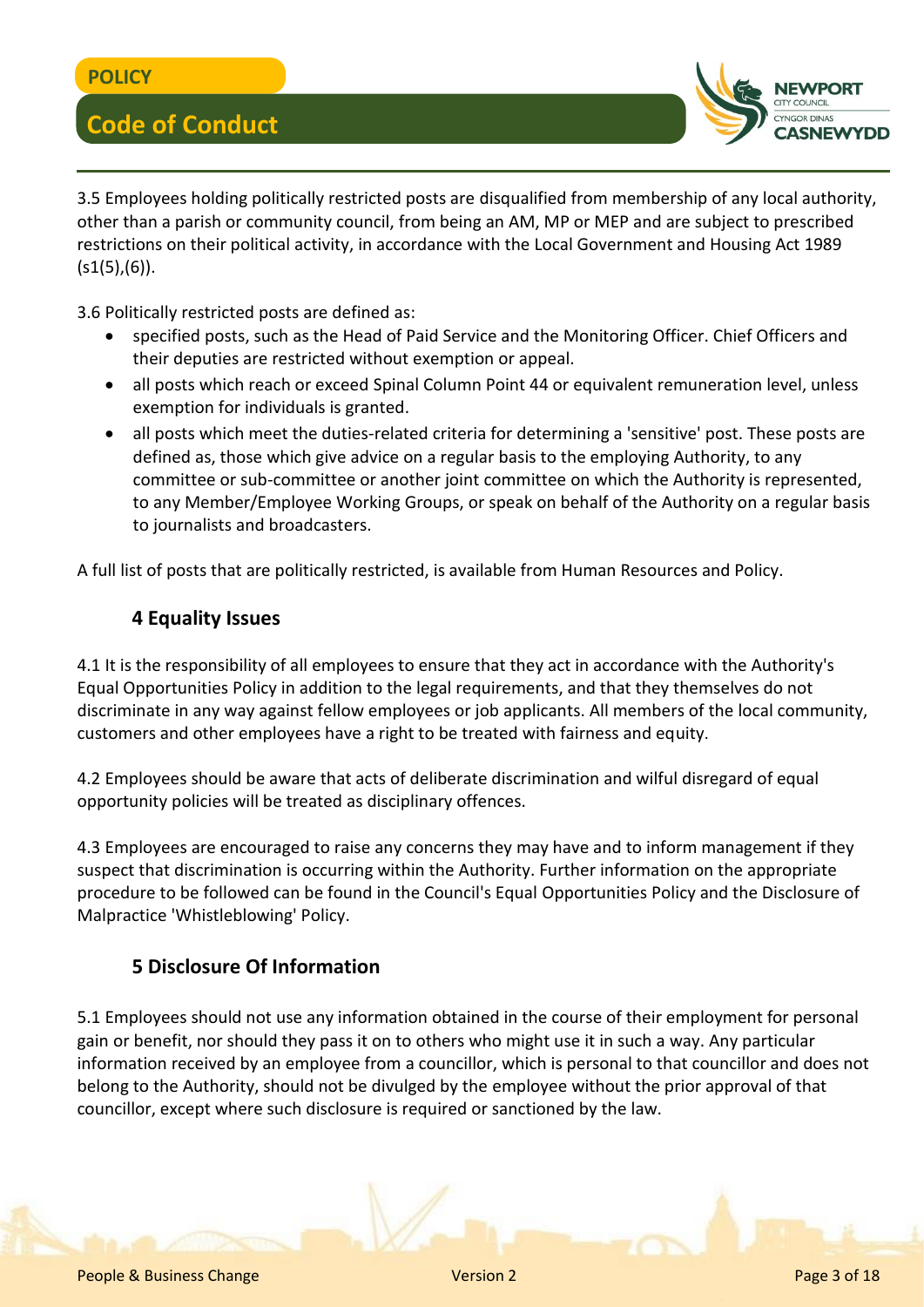

5.2 Information concerning an employee's personal or employment details will not be supplied to any person, unless the Authority receives a written request containing the employee's consent.

5.3 Employees should not communicate to the public, the proceedings of any meeting that constitutes part of the Council's democratic decision-making process, nor the content of any document relating to the Authority unless required by law or expressly authorised to do so.

5.4 Employees should be aware of which information the Authority is and is not open about, and act accordingly. If an employee is unsure about any aspect of disclosure of information they should refer to their Line Manager/Head Teacher

5.5 An employee who receives a request from the media to comment on any issues concerning the services of the Authority shall not comment without the express consent of a Chief Officer.

5.6 All employees must abide by the principles of any current Data Protection Act and act in accordance with the Council's code of best practice. As an employee of the Authority, it is part of your job to ensure that personal data remains confidential and secure. Misuse or unauthorised disclosure of personal data can lead to personal prosecution and disciplinary action in accordance with the Authority's Disciplinary Procedure.

5.7 For the purpose of internal audit, the Head of Finance and Scrutiny and his/her nominated representative shall have authority to:

- enter at all reasonable times on any Council premises or land without prior notice.
- have access to all records, documents, computer programs and files and correspondence relating to any financial and related transactions of the Council.
- require and receive such explanations as are necessary concerning any matter under examination.
- require any employee of the Council to produce cash, stores or any other Council property under their control or such items in their custody as an officer of the Council which are the property of other persons.
- secure and prevent access to any equipment and records subject to an immediate report to the relevant Chief Officer.

Further information can be obtained from Paragraph 5 of the Authority's Financial Regulations.

### **6 Relationships**

#### **6.1 Councillors**

6.1.1 Employees are responsible to the Authority, and for some, their role is to give advice to councillors and senior managers and all are there to carry out the Authority's work. Mutual respect between employees and councillors is essential to good local government. Close personal familiarity between employees and individual councillors can damage the relationship and prove embarrassing to other employees and councillors and should therefore be avoided.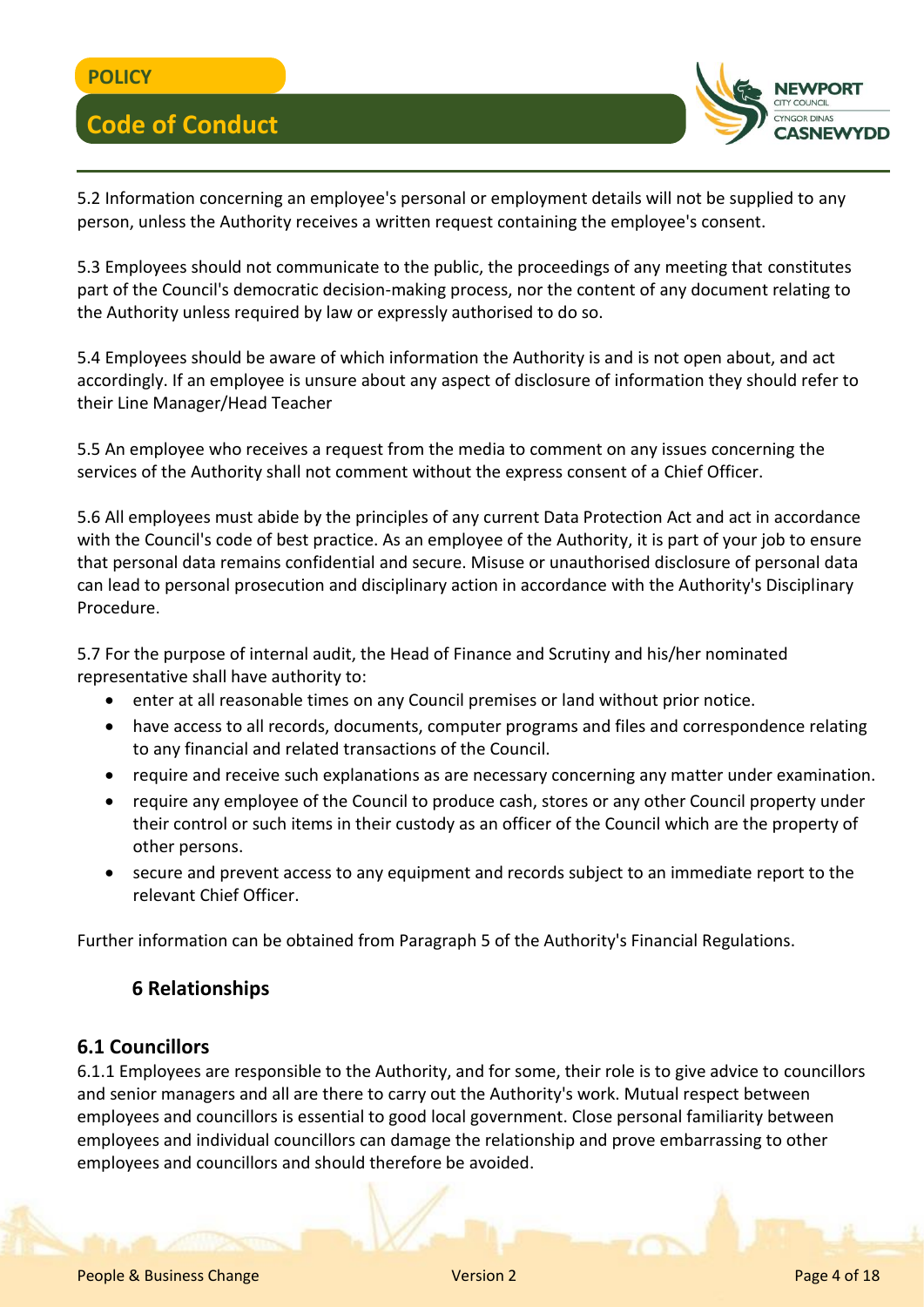

6.1.2 Employees should operate within the Authority's management structure and procedures on all matters affecting service delivery and employment. Employees must not 'lobby' councillors on these issues. Exception to this will be made for recognised Trade Union Officials through the mechanisms and procedures established by the Trade Unions and the Council.

6.1.3 Employees must take instructions from their immediate line manager as outlined in the reporting structure of their job description. If an employee is asked by a councillor to undertake duties, or comment on a matter that falls outside the boundaries of their responsibilities, or is a breach of the Authority's policies and procedures, the matter should be raised with their Line Manager/Head of Law and Standards/Head Teacher. Further guidance on the procedure to be followed can be found in the Disclosure of Malpractice 'Whistleblowing' Policy.

6.1.4 Councillors will act in accordance with the Members' Code of Conduct in the course of their working relationship with employees.

#### **6.2 The Local Community and Service Users**

6.2.1 Employees should always remember their responsibilities to the community they serve and ensure courteous, efficient and impartial service delivery to all groups and individuals within that community as defined by the policies of the Authority.

6.2.2 For areas of the Council where employees are involved in the care and protection of service users, particularly those of a more vulnerable nature, it is expected that they will protect the rights and promote the interests of service users, and ensure the trust and confidence of those service users are established and maintained. Wherever possible, employees should protect service users from danger or harm, and follow practice and procedure designed to keep employees, service users and other people safe from violent and abusive behaviour.

6.2.3 Employees should respect the dignity, privacy and confidentiality of service users. They must not in any way, abuse, neglect or harm service users, exploit their professional relationship with them or abuse their trust. Employees must report to their Line Manager/ Head Teacher concerns regarding the welfare of a service user.

6.2.4 Employees must not form inappropriate relationships with service users, and must inform their Line Manager/ Head Teacher of any conflicts of interest in relation to service users.

#### **6.3 Contractors**

6.3.1 All relationships of a business or private nature with external contractors, or potential contractors, should be made known to the appropriate manager. Orders and contracts must be awarded on merit, by fair competition against other tenders, and no special favour should be shown to businesses run by, for example, friends, partners or relatives in the tendering process. No part of the local community should be discriminated against.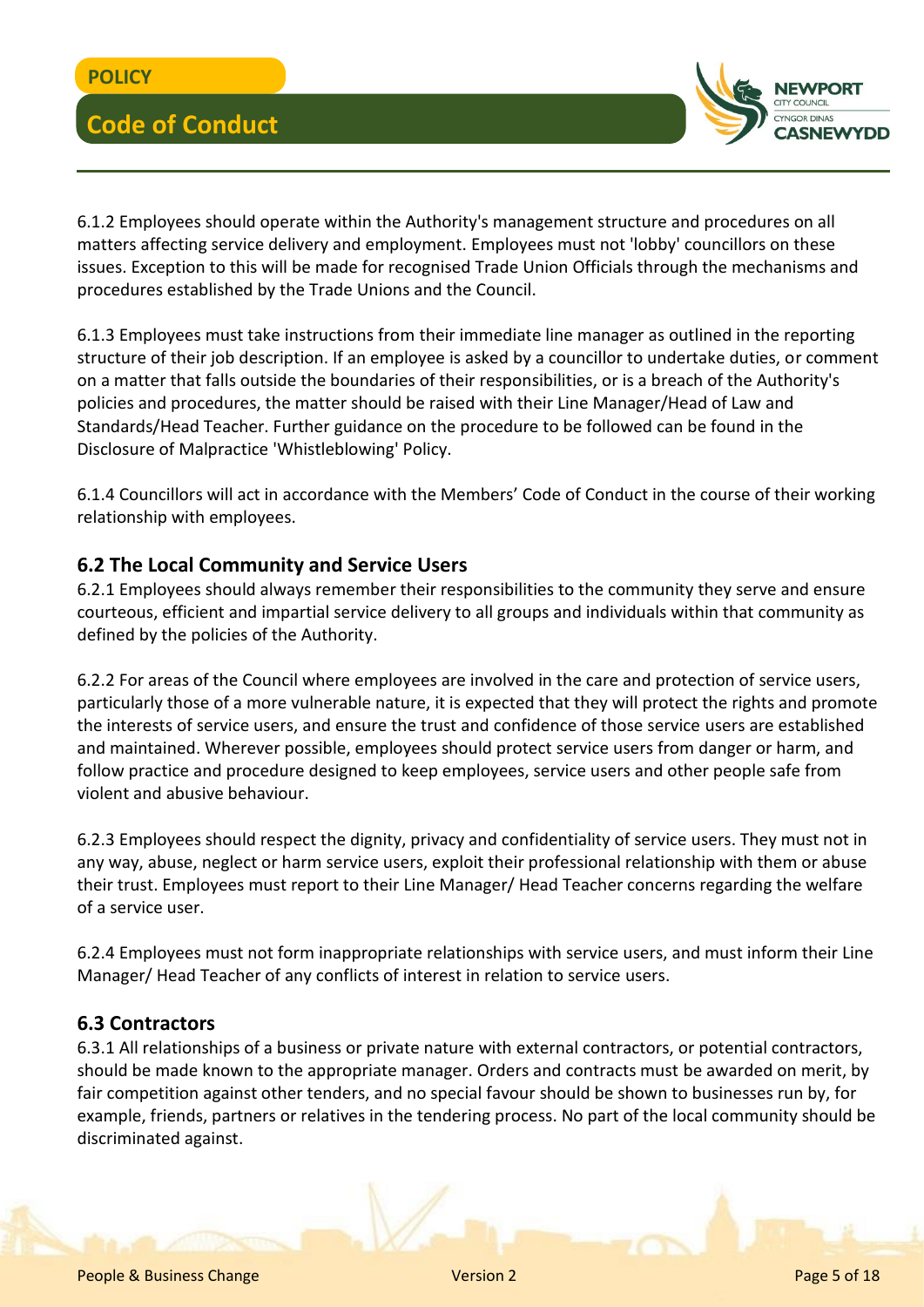

6.3.2 Employees who engage or supervise contractors or have any other official relationship with contractors and have previously had or currently have a relationship in a private or domestic capacity with contractors, should declare that relationship to the appropriate manager.

#### **6.4 Partner Agencies**

All relationships of a business or private nature between employees who are involved in working alongside partner agencies in joint initiatives should be made known to the appropriate manager.

### **7 Separation Of Roles During Tendering**

7.1 Employees involved in the tendering process and dealing with contractors should be clear on the separation of client and contractor roles within the Authority. Senior employees who have both a client and contractor responsibility must be aware of the need for accountability and openness.

7.2 Employees must also ensure that they are aware of and comply with the Authority's Standing Orders and Financial Regulations when awarding contracts for goods and/or other services.

7.3 Employees in contractor or client units must exercise fairness and impartiality when dealing with all customers, suppliers, other contractors and sub-contractors.

7.4 Employees who are privy to confidential information on tenders or costs for either internal or external contractors should not disclose that information to any unauthorised party or organisation.

7.5 Employees contemplating a management buyout should, as soon as they have formed a definite intent, inform the appropriate manager and withdraw from the contract awarding processes.

7.6 In order to avoid any possible accusation of bias, wherever possible, employees should not be involved in the tendering process where they are related to, or have a close personal relationship with potential contractors. Orders and contracts must be awarded on merit, hence employees should not put themselves in a position to compromise their integrity.

7.7 Employees should ensure that no special favour is shown to current or recent former employees or their partners, close relatives or associates in awarding contracts to businesses run by them or employing them in a senior or relevant managerial capacity.

### **8 Personal Interests**

8.1 If an employee knows that a contract in which he/she has a pecuniary interest is proposed to be entered into by the Authority, he/she must give notice of his/her interest in writing to the Authority.

8.2 There are also areas other than contracts where pecuniary interest must be disclosed even though there is no statutory requirement. Remuneration from a firm that has dealings with the Authority is a direct interest. If the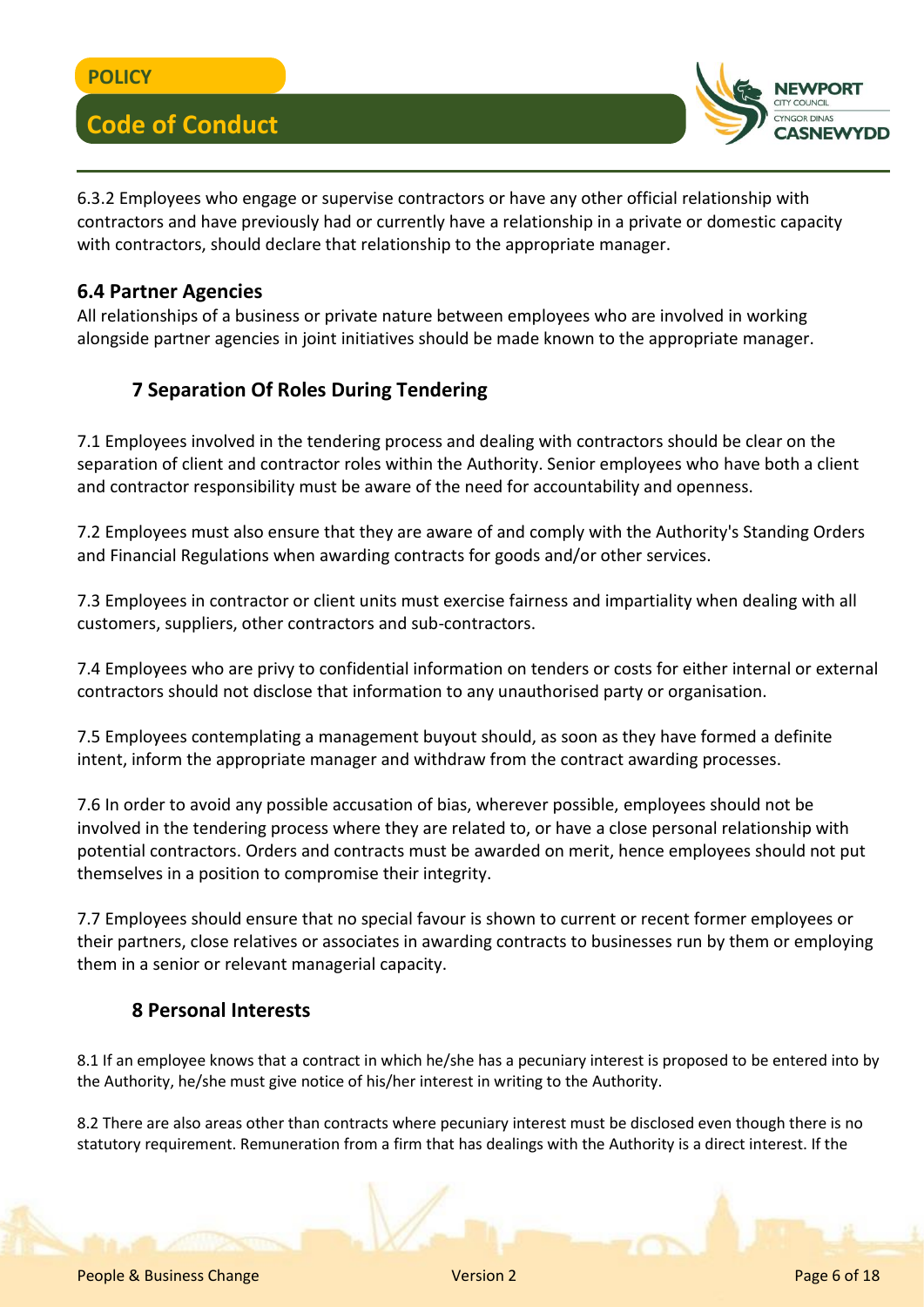

remuneration were to be paid by the firm to a partner or known relative this would also be regarded as direct interest. It is in the best interests of the employee to exercise caution, and declare any relationship that may fall into the circumstances outlined above.

'Remuneration' includes commission, honoraria, dividends, agency fees and interests in addition to salary, wages or fees.

8.3 The legal requirement to disclose pecuniary interest is intended to preserve public confidence in the conduct and integrity of local government employees. It is with this objective in mind that the Authority also require you to declare other interests of friendship, relationship or membership, which could give rise to suspicion, however illfounded, that you could be influenced by improper motives in performing your duties.

8.4 The disclosure of pecuniary and non-pecuniary interests should be submitted in writing (using the '[Register of](file:///C:/Users/cercas/Documents/HR-Register-of-Employee-Disclosures.docx)  [Employee Disclosure](file:///C:/Users/cercas/Documents/HR-Register-of-Employee-Disclosures.docx)' form, to the relevant Head of Service, who will maintain a register of such disclosures. All registers will be subject to periodic review by the Managing Director.

8.5 Employees should declare to an appropriate manager membership of any organisation not open to the public without formal membership and commitment of allegiance and which has secrecy about rules, membership or conduct.

8.6 The registration of these interests is the best defence against ill-informed or malicious allegations. You must not allow the impression to be created of you that you are, or may be, using your position to promote a private or personal interest, including those of your family and friends as well as those arising through membership of, or association with, clubs, societies and other organisations.

### **9 Appointment And Other Employment Matters**

9.1 Employees involved in appointments should ensure that these are made on the basis of merit. It would be unlawful for an employee to make an appointment, which was based on anything other than the ability of the candidate to undertake the duties of the post. In order to avoid any possible accusation of bias, employees involved in appointments are required to disclose to the Authority any relationship known to them to exist between themselves and a candidate whether they are related to an applicant, or have a close personal relationship outside of work with him or her. Following the disclosure, the employee should not be involved in the appointment process. It is the duty of the Managing Director to report to the Authority or appropriate committee of any such disclosure made.

9.2 Employees who are involved on the appointment process should adhere to the Council's Recruitment and Selection Procedure.

9.3 Similarly, employees should not be involved in decisions relating to discipline, promotion or pay adjustments for any other employee who is a relative or partner.

9.4 If you are called upon to take part in appointing an officer, the only question you should consider is which candidate would best serve the whole Council. You should not let your political or personal preferences influence your judgement. You should not canvass the support of colleagues for a candidate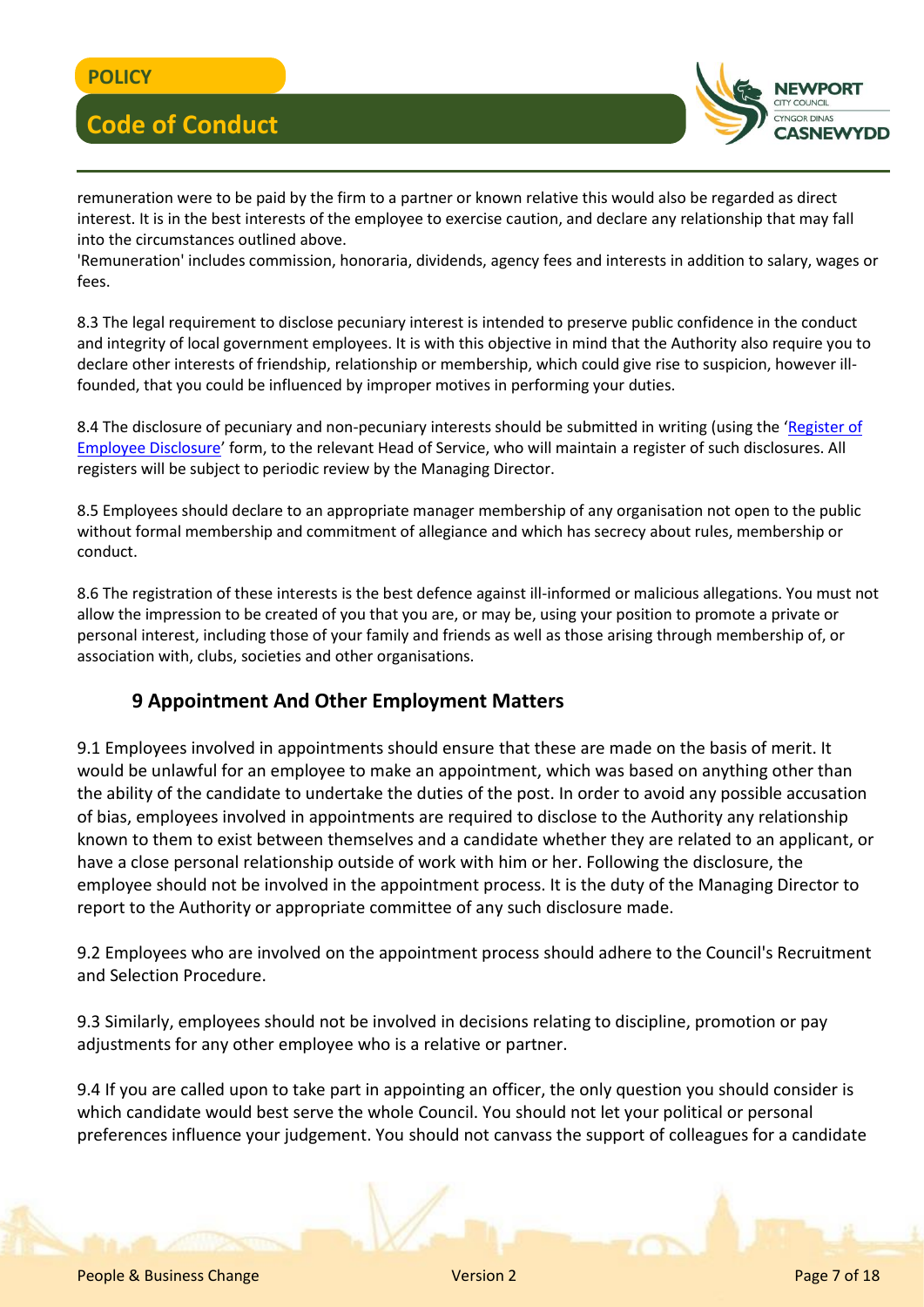

and you should resist any attempt by others to canvass yours. Further information on recruitment can be found in the Recruitment and Selection Procedure.

#### **10 Outside Commitments**

10.1 Employees are not precluded by their Contracts of Employment from accepting other employment outside their normal working hours with other employers. Such employment must be declared to the employee's manager to ensure that it does not in any way hinder or conflict with the interests of their employment with the Council, or in any way weaken public confidence in the conduct of the Authority's business.

10.2 When it is considered that the nature of the employee's external employment will be in conflict with the Authority's business, the Council reserves the right to further discuss the implications of this with the employee. Employees are advised to seek advice from their Line Manager/Head Teacher before accepting external employment.

10.3 Employees who accept other employment must adhere to the Working Time Regulations, and sign an individual agreement with the Authority to disapply the forty-eight hour working week limit (if applicable). Further information on this can be obtained from your Support Services Section.

10.4 Employees should not undertake outside work if it makes use of material to which the employee has access by virtue of his or her position. It is irrelevant whether or not the work is paid for. If work is undertaken which makes use of similar materials to which the employee has access to by virtue of employment, and in the interests of the employee, receipts of the purchase of such materials should be retained.

10.5 Employees above spinal column point 28 shall devote their whole-time service to the work of the Council and shall not engage in any other business or take up any other appointment without the express consent of the Council.

10.6 Exactly what constitutes a business can be open to interpretation. The amount of time such an activity occupies and whether additional income is received as a result, are examples of factors to be taken into consideration in determining this. For the purpose of this Code, a business will be construed to incorporate any work or activity of whatever nature, whether paid or unpaid, undertaken by an employee in connection with any trade, profession, occupation or commercial venture including the purchase and sale of goods and services.

### **11 Copyright/Ownership/Intellectual Rights**

11.1 If, whilst employed by Newport City Council, and during the course of their duties an employee originated any design or other work in which copyright or intellectual rights may subsist, then they must disclose it to the Authority and regard themselves as a trustee for the Authority in this matter.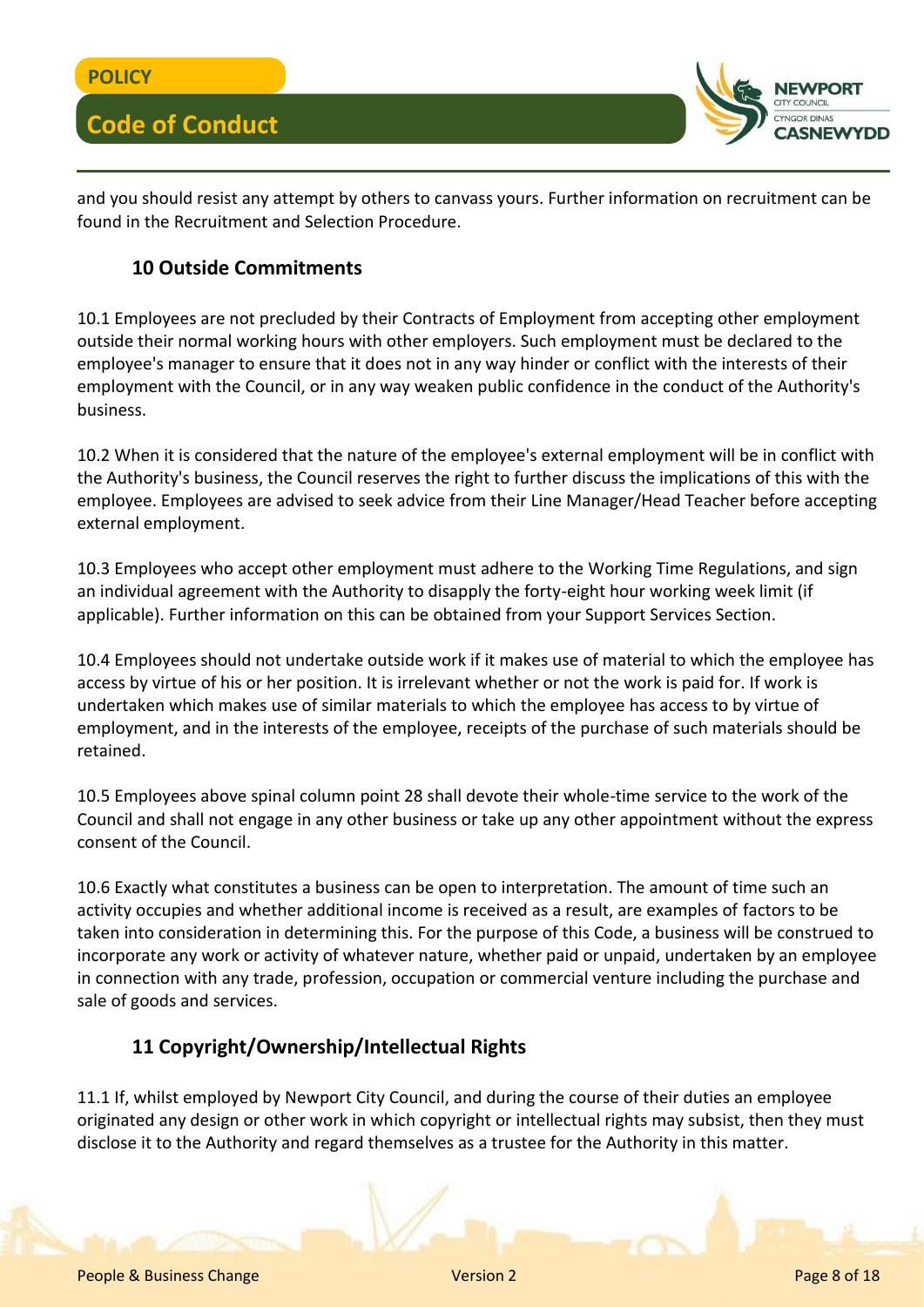

11.2 Newport City Council is then assigned, by way of future assignment of copyright, the copyright and other proprietary rights throughout the world in respect of all copyright works written, originated, conceived or made by that employee.

11.3 Employees should execute such deeds or documents and all such acts or things as may be necessary, or desirable, to substantiate the rights of the Authority in respect to matters referred to in paragraph 11.2 above.

11.4 These rules apply irrespective of whether the work was done alone or with another person or persons. The rules also apply if the work was done during the course of duties but outside normal hours.

11.5 These rules do not apply for works written, originated, conceived or made wholly outside normal working hours, and are wholly unconnected with the individual's employment with Newport City Council.

## **12 Corruption**

Employees must be aware that it is a serious criminal offence for them to corruptly receive or give any gift, loan, fee, reward or advantage for doing, or not doing, anything or showing favour, or disfavour, to any person in their official capacity. It is in the best interests of the employee to be able to demonstrate that any such rewards have not been corruptly obtained.

### **13 Declaration Of Bribes/Threats**

Staff must disclose to the appropriate manager, details of any threats, offers or bribes made to them by:

- any person under the supervision of the service, or made on behalf of such a person, with the intention of securing some advantage.
- any person attempting to secure some advantage on behalf of themselves, others or their company in connection with dealings with the Authority.

### **14 Gifts And Hospitality**

14.1 Employees should treat with extreme caution any offer or gift that is made to them which is in any way linked to their work for the Council. No employee should accept any gift or hospitality from any person, firm or organisation with whom the Council has had, is having, or is contemplating having, dealings of any kind, other than in accordance with this Code.

14.2 Employees should only accept offers of hospitality if there is a genuine need to impart information or represent the Local Authority in the community. Offers to attend purely social or sporting functions should be accepted only when these are part of the life of the community or where the Authority should be seen to be represented. They should be properly authorised and recorded in the register of gifts and hospitality.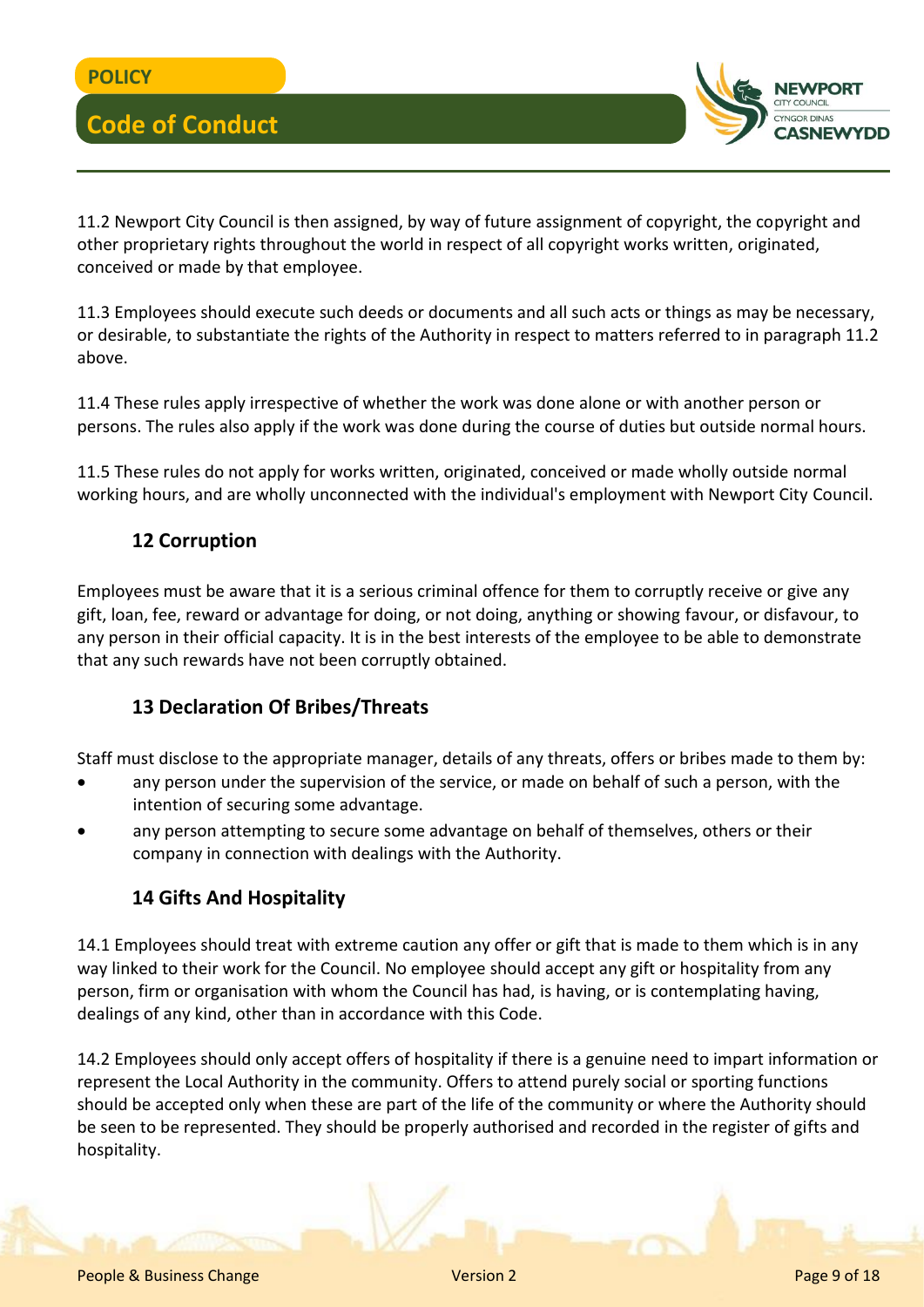

14.3 The acceptance of any gift or hospitality shall be subject to the approval of the Head of Service/Head Teacher. Wherever possible, approval should be obtained before acceptance. Employees should report to their Head of Service/Head Teacher any offer of a gift or hospitality regardless of whether or not they accept it.

14.4 Employees should not accept significant personal gifts from contractors and outside suppliers, although it is considered acceptable for employees to keep insignificant items of token value such as pens, diaries, etc. The distinction must be drawn between such items, which may be used at work, as opposed to gifts of a personal nature, which should be refused. Whilst it is impossible to set and adhere to a financial limit on the value of any gifts or favours, which may be regarded as acceptable, the general rule applies that any gifts accepted should be low in value.

14.5 When receiving authorised hospitality, employees should be particularly sensitive as to its timing in relation to decisions which the Authority may be taking affecting those providing the hospitality.

14.6 Acceptance by employees of hospitality through attendance at relevant conferences and courses is acceptable where it is clear the hospitality is corporate rather than personal, where the Authority gives consent in advance and where the Authority is satisfied that any purchasing decisions are not compromised. Where visits to inspect equipment, etc. are required, employees should ensure that the Authority meets the cost of such visits to avoid jeopardising the integrity of subsequent purchasing decisions.

14.7 Gifts and hospitality must not be accepted from the same party on a frequent or regular basis, in order to avoid any concern that proper working relationships are consequently being compromised.

14.8 When hospitality has to be declined, those making the offer should be courteously but firmly informed of the procedures and standards operating within the Authority.

14.9 When a gift is received, but not authorised for acceptance, it shall either be returned to the giver, or with the giver's consent, passed to the Mayor for donating to a local charity or similar organisation. 12

14.10 In the interests of openness and accountability, each Head of Service/Head Teacher must establish and maintain a register of gifts and hospitality for themselves and the employees under their control, detailing the nature of the hospitality and indicating whether it has been declined or accepted. All registers will be subject to periodic review by the Head of Law and Standards. Each employee is responsible for declaring this information in the appropriate register.

### **15 Sponsorship - Giving And Receiving**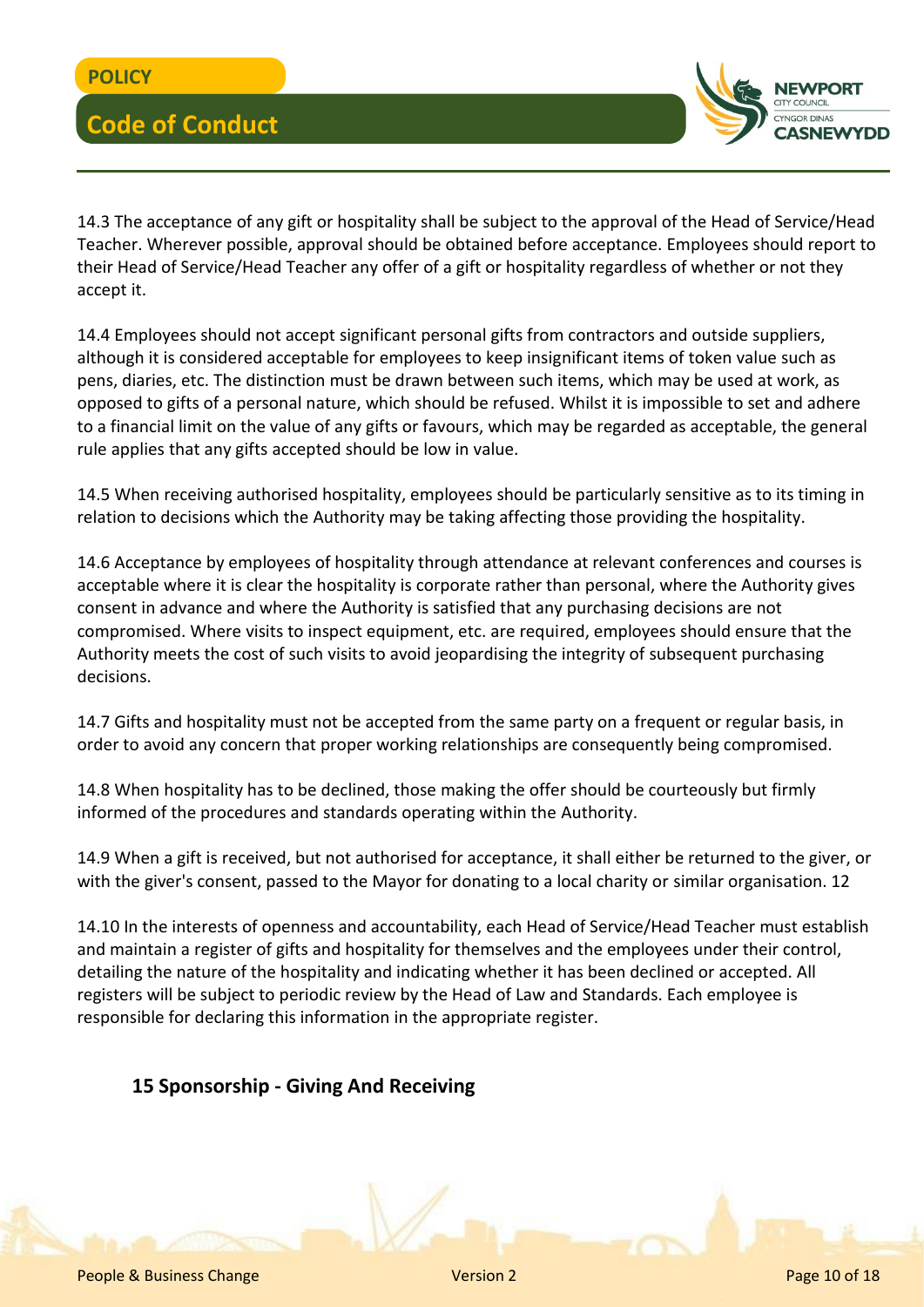

15.1 Where an outside organisation wishes to sponsor or is seeking to sponsor a local government activity, whether by invitation, tender, negotiation or voluntarily, the basic conventions concerning acceptance of gifts or hospitality apply. Particular care must be taken when dealing with contractors or potential contractors.

15.2 Where the Authority wishes to sponsor an event or service neither an employee nor any partner, spouse or relative must benefit from such sponsorship in a direct way without there being full disclosure to an appropriate manager of such interest. Similarly, where the Authority through sponsorship, grant aid, financial or other means, gives support in the community, employees should ensure that impartial advice is given and that there is no conflict of interest involved.

#### **16 Use Of Financial Resources**

Employees must ensure that they use public funds entrusted to them in a responsible and lawful manner. They should strive to ensure value for money to the local community and to avoid legal challenge to the Authority. Employees are encouraged to raise any concerns they may have, with regard to the lawfulness of certain actions, in accordance with procedures set out in the Anti-Fraud and Corruption Strategy. Further guidance on the appropriate procedures can be obtained from your Line Manager/Head Teacher.

#### **17 Employees Charged With Offences**

Employees charged with criminal offences, the nature of which, are in any way related to the employee's post are required to inform the appropriate manager at the earliest opportunity.

#### **18 Conclusion**

18.1 This Code should be made available to all employees throughout the Authority and should be issued to new recruits as part of their induction programme.

18.2 Employees are required to acknowledge in writing that they have read this Code and that they fully understand the principles of the guidance given.

18.3 If employees are unclear about any part of this Code, they should contact the Human Resources Division or the Internal Audit Section for clarification.

18.4 This Code of Conduct will be subject to regular review. Any subsequent amendments will be made in consultation with the Trade Unions.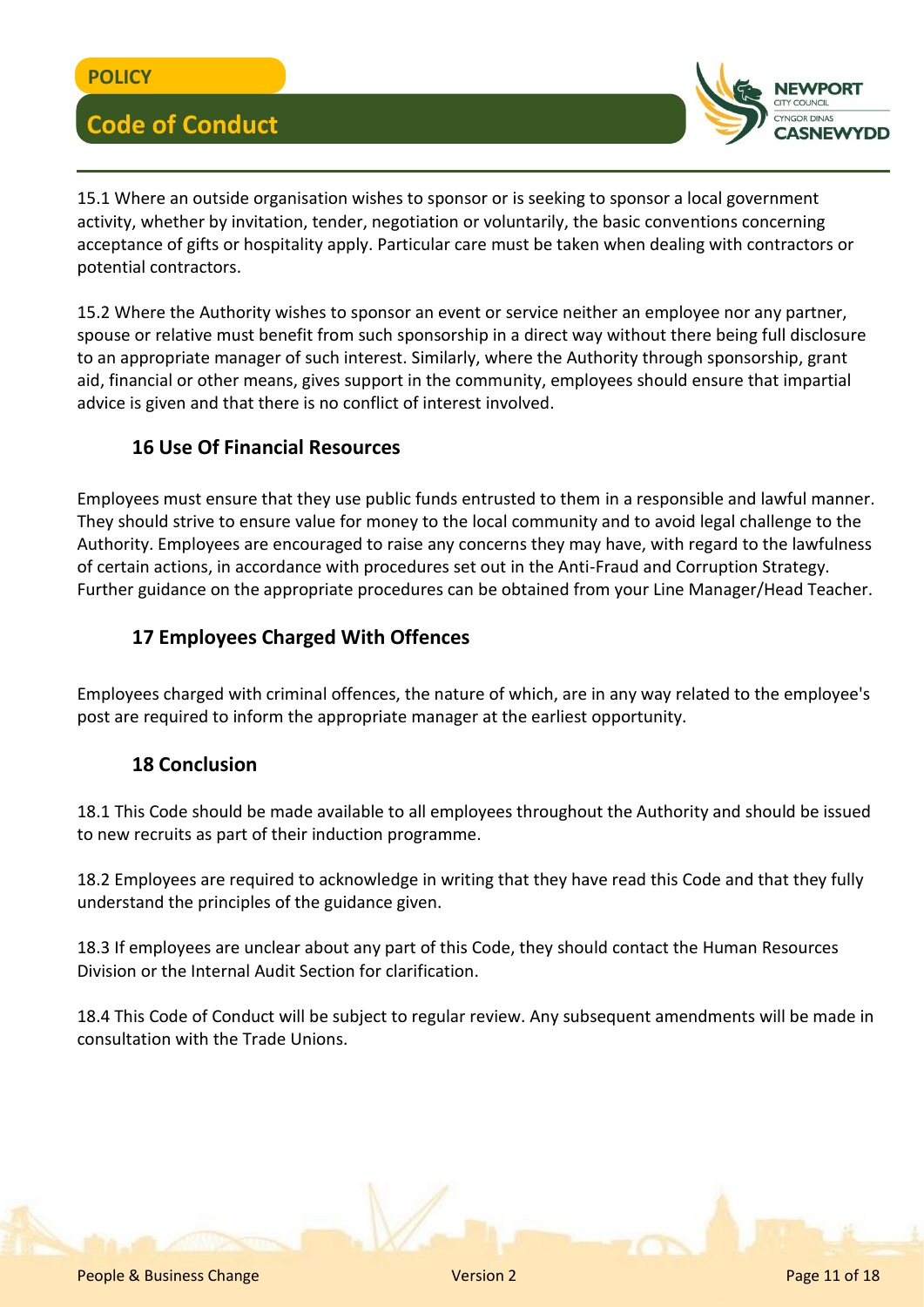

## **Appendix 1 Relevant legislation/ regulations**

Local Government Act 1972 Local Government Planning and Land Act 1980 Local Government (Access to Information) Act 1985 Local Government and Housing Act 1989 Prevention of Corruption Act 1906 and 1919 Local Government Officers (Political Restrictions) Regulations 1990 Local Government (Politically Restricted Posts) (No 2) Regulations 1990 Sex Discrimination Act 1975 Race Relations Act 1976 Disability Discrimination Act 1995 Local Government (Direct Service Organisation) (Consultation) Regulations 1993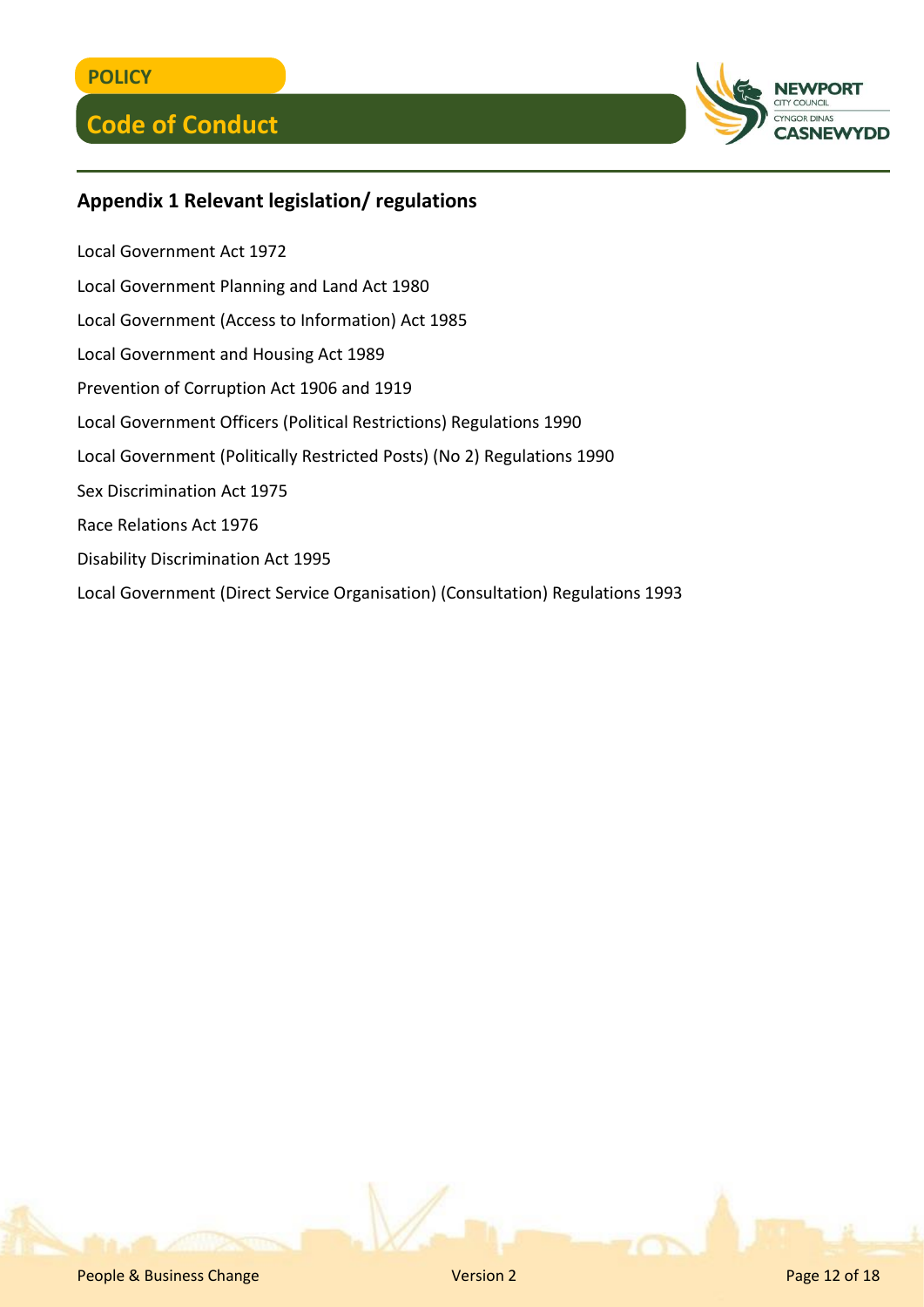

## **Appendix 2 Acknowledgement of Receipt of Code**

## **Employee Code of Conduct**

I acknowledge receipt of the Employee Code of Conduct, which I will be required to read and understand, as it is incorporated as part of my terms and conditions of employment with Newport City Council with immediate effect.

Please return to: Manager/ Supervisor/ Headteacher who issued you with Employee Code of Conduct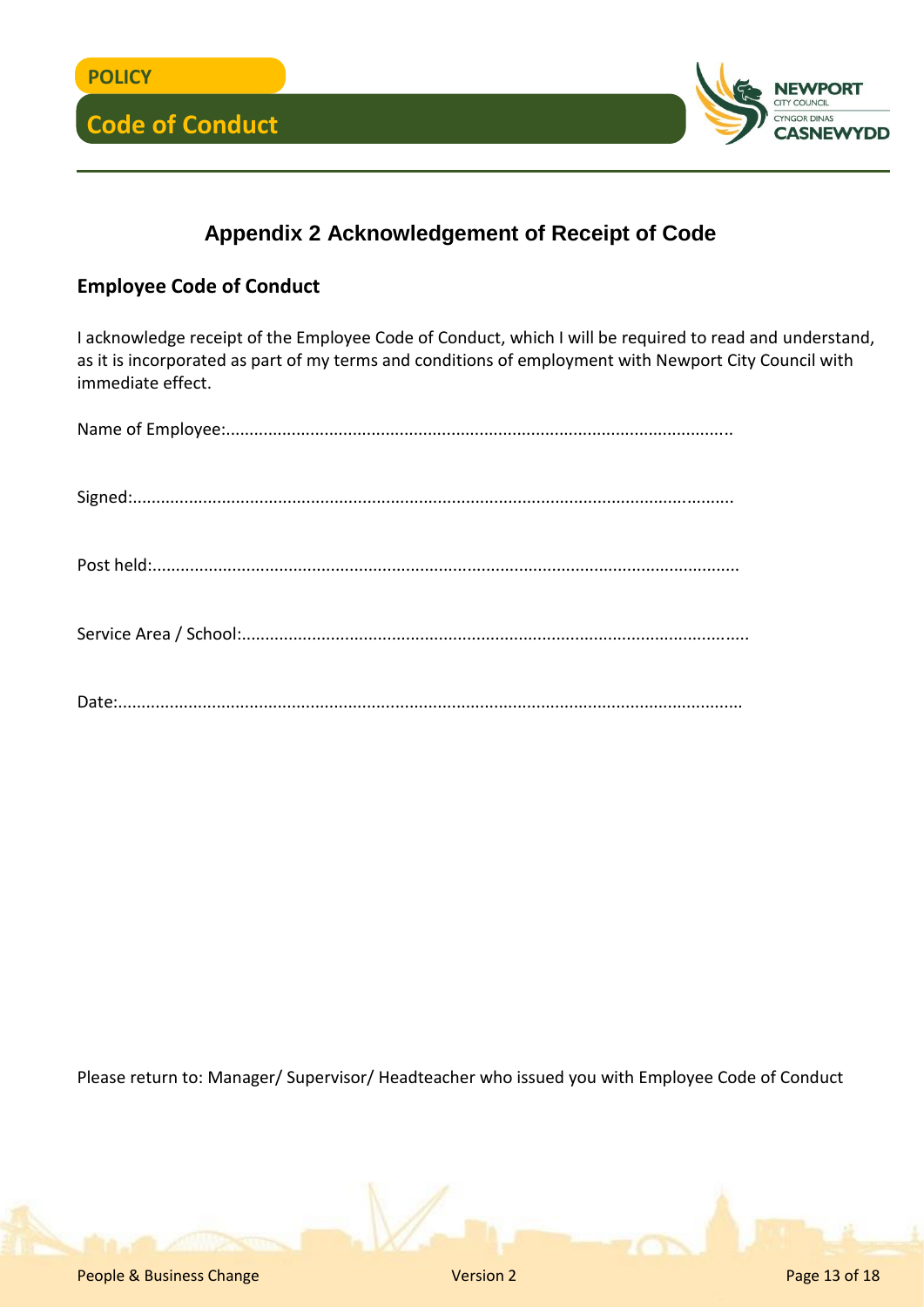

#### **Appendix 3 Summary/extracts of Standing Orders and Financial Regulations FOR ALL PURCHASES MADE BY THE COUNCIL FOR GOODS/SERVICES**

#### **CONTRACT STANDING ORDERS (CSO)**

CSO 1 **Compliance with Standing Orders** Every contract made by or on behalf of the Council must comply with these Standing Orders. Arrangements to meet the requirements of any future legislation or EU directive shall take precedence over these Standing Orders.

CSO 2 **EU Public Procurement Directives** The requirements of the appropriate EU Public Procurement Directive shall be complied with in relation to all contracts for the execution of works or supply of goods/services.

CSO 3 **Excepted Contracts** Contract Standing Orders 4,5,6,7,8 and 15(a) shall not apply when: the purchase of goods/services cost less than £4000; where goods or materials can only be obtained from one supplier (when no satisfactory alternative can be obtained); and purchases or sales are by auction, at public fairs or markets.

CSO 5 **Open Competitive Tendering** Except where the Council has deemed that Standing Orders 6,7 or 8 apply, no contract exceeding £35,000 shall be made unless at least 10 days public notice has been given in at least one local newspaper, also for contracts exceeding £75,000 notice (of invitation to tender) must be given in either a newspaper or journal which circulates persons capable of undertaking such a contract.

CSO 6 **Selective Tendering by Advertisement** This Standing Order shall have effect where, by virtue of a decision of the Council, invitation to tender for a contract is to be limited to persons who reply to a public notice. Invitations to tender should be sent to no less than four persons who applied. If there were less than four persons who applied all persons should be invited. Where such work falls within the activities of Monwel Hankinson or the Central Supplies Organisation each should be afforded the opportunity to tender as one of the four persons.

CSO 7 **Selective Tendering - List of Approved Contractors** Where a list of approved contractors is maintained, an invitation to tender shall be sent to at least four of those persons. Persons on the list should be selected on a fair and equitable basis through either strict rotation or by other means to ensure fair competition, value for money and quality of service.

CSO 8 **Contracts for Services - Approved Register** This Standing Order shall have effect where the Council has determined that a register shall be kept of persons to be invited to tender for contracts for the provision of services to the Council in specified categories. The register should include the names of all persons who wish to be included (and have been approved by the Council) and the type of service the person wishes to provide. Where no nationally accepted scale of fees and charges is in force tenders should be invited from no less than four persons on the register.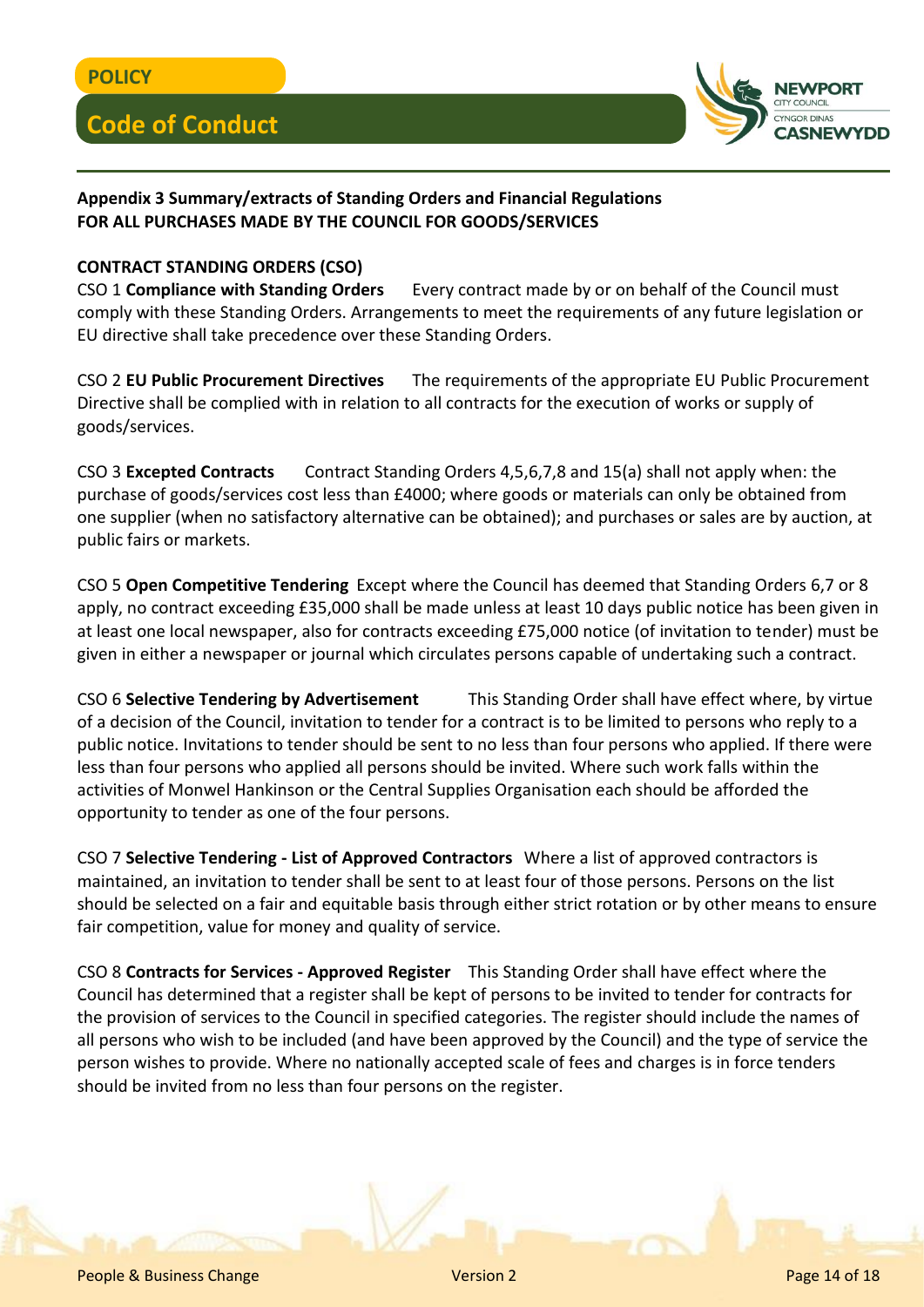

CSO 9 **Nominated Sub-Contractors & Suppliers** The sub-contractor must be willing to enter into a contract with the main contractor indemnifying the main contractor against work/goods included in the sub-contract.

CSO 10 **Invitations to Tender** Each invitation to tender shall name the latest day and hour for receipt of tenders.

CSO 11 **Submission of Tenders** Each invitation to tender should be addressed to the Head of Law & Standards in a plain, sealed envelope bearing only the word 'Tender'. No facsimile transmissions will be accepted.

CSO 12 **Receipt of Tenders** All tenders received will be consecutively numbered and the receiving officer will record the date and time it was received. Any tenders received after the date and time indicated for the receipt of tenders will not be considered unless approved by the Cabinet Member.

CSO 13 **Opening of Tenders** When the tenders have been opened (all together at a designated time) each will be initialled and the name of each person, the amount, date and time of opening, officers present and the nature of the goods/services to be supplied will be recorded.

CSO 14 **Acceptance of Tenders** No tender, other than the lowest (for payment of goods/services) shall be accepted until the Cabinet or appropriate Cabinet Member has considered a written report from the appropriate Head of Service.

CSO 15 **Form of Contract** No contract will be entered into without written quotations from four competent persons having been obtained and the contract having been agreed by the Head of Law & Standards. Contracts over £75,000 must be made under the seal of the Council.

CSO 15(a)**Children Act 1989 & National Health Service and Community Care Act 1990** This Standing Order shall have effect in respect of contracts for the provision of services under the Children Act 1989 and the National Health Service and Community Care Act 1990.

CSO 16 **Contents of Contract** Every contract shall specify (in writing) the work/materials/things to be furnished, the price to be paid (with a statement of discounts or other deductions) and the timescale within which the contract is to be performed. In each contract that exceeds £10,000 clauses protecting the Council's interest must be included.

CSO 17 **Contracts - Disposal of Assets** Heads of Service, in consultation with the Head of Finance & Scrutiny shall be authorised to dispose of goods/materials by auction, tender or private sale (whichever would result in the best price for the Council). Where a surplus item is likely to raise more than £5,000 the appropriate Cabinet Member must be consulted.

This is an abbreviated version of the Council's Contract Standing Orders. Copies of the full version can be obtained from your line manager or on the Council's Intranet system. The full version should be referred to in the first instance where it is felt there may be scope for interpretation.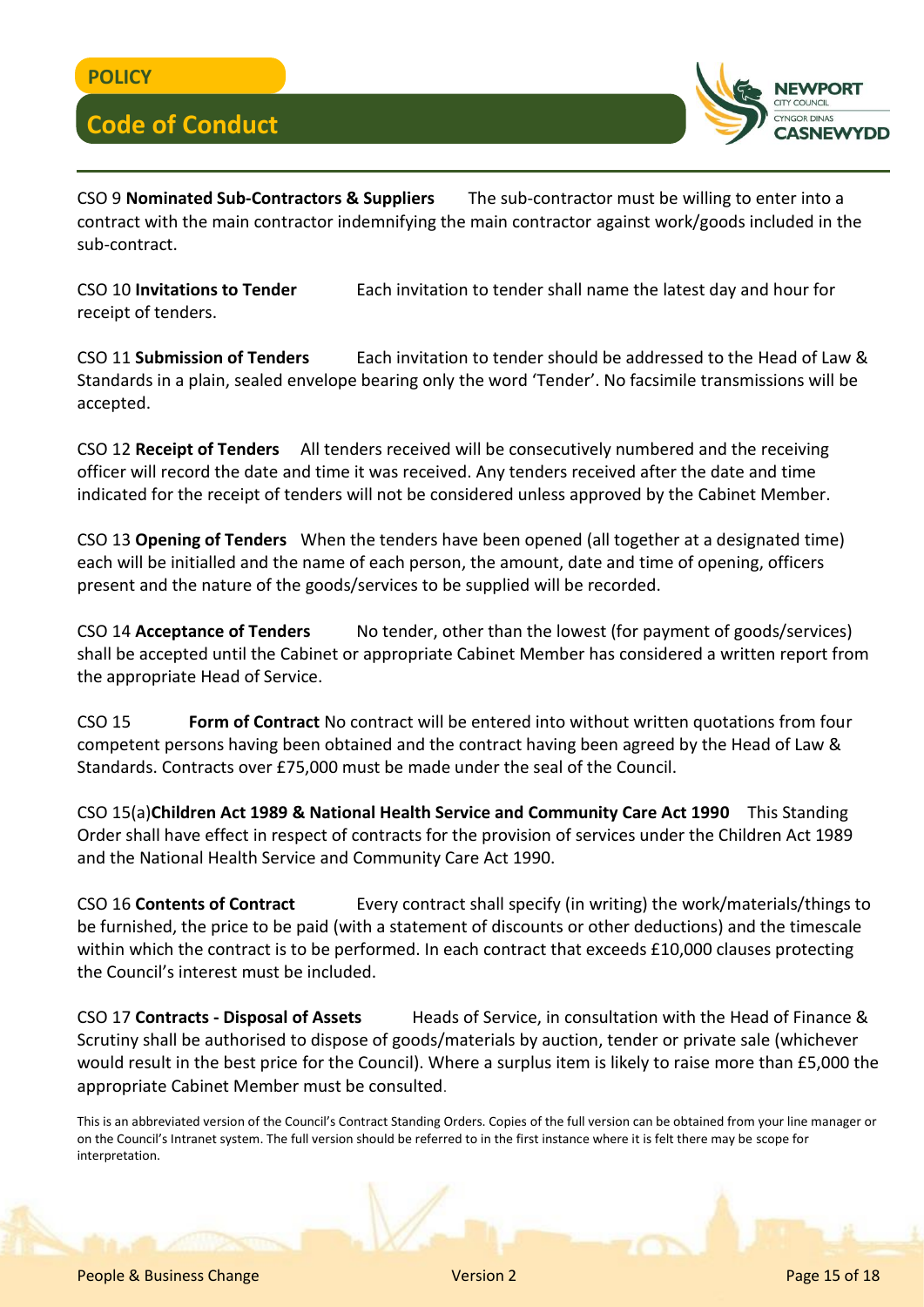

#### **FINANCIAL REGULATIONS**

1 **General** These regulations apply to all Council employees

2 **Financial Control and Supervision** Non-compliance with the Council's Standing Orders and Financial Regulations may be considered a disciplinary offence.

3 **Budgeting & Budgetary Control** Chief Officers are responsible for monitoring, controlling and reporting all activities which incur expenditure or generate income against the approved budget and ensuring that staff have been adequately trained in the use of the corporate financial systems.

4 **Accounting** There should be segregation of duties between officers collecting income on behalf of the Authority and those officers responsible for recording, calculating and checking these sums.

5 **Audit** Internal Audit representatives must be able to enter at all reasonable times any Council premises without notice and have access to all records, documents, computer programs, files and correspondence relating to any financial and related transactions of the Council. In every case where any matter arises that could involve irregularities / suspected irregularities concerning cash, stores or Council property the Chief Internal Auditor must be notified immediately. Any new system developments must be reported to the Chief Internal Auditor to ensure that adequate internal controls exist.

6 **Petty Cash & Other Advances** Payments made from the petty cash imprest shall be limited to a maximum value and receipts must be available to support the expenditure. No income should be paid to the Authority through the imprest account.

7 **Banking Arrangements** No bank accounts with reference to the Council or an establishment will be set up without the prior approval of the Head of Finance & Scrutiny.

8 **Contracts for Supply of Goods & Materials, Building , Constructional Maintenance or Engineering Work, etc.** For contracts up to £4,000 in value at least four oral quotations must be obtained and appropriately recorded. For contracts of a value between £4,000 and £35,000 at least four written quotations must be obtained. For all contracts that exceed £35,000 in value, tendering procedures (as per Standing Orders) must be carried out.

9 **Property** A list of all properties owned by the Council (except dwellings provided under the Housing Acts) must be included in the Council's asset register.

10 **Income** All income received on behalf of the Council must be receipted and banked in the Authority's name, promptly and intact. All handovers of Council monies between officers must be appropriately shown. In no circumstances are personal cheques to be cashed through Council funds.

11 **Grants** Chief officers are responsible for ensuring that proper arrangements are in place in respect of all grants from whatever source, which may be due to the Council.

People & Business Change Version 2 Page 16 of 18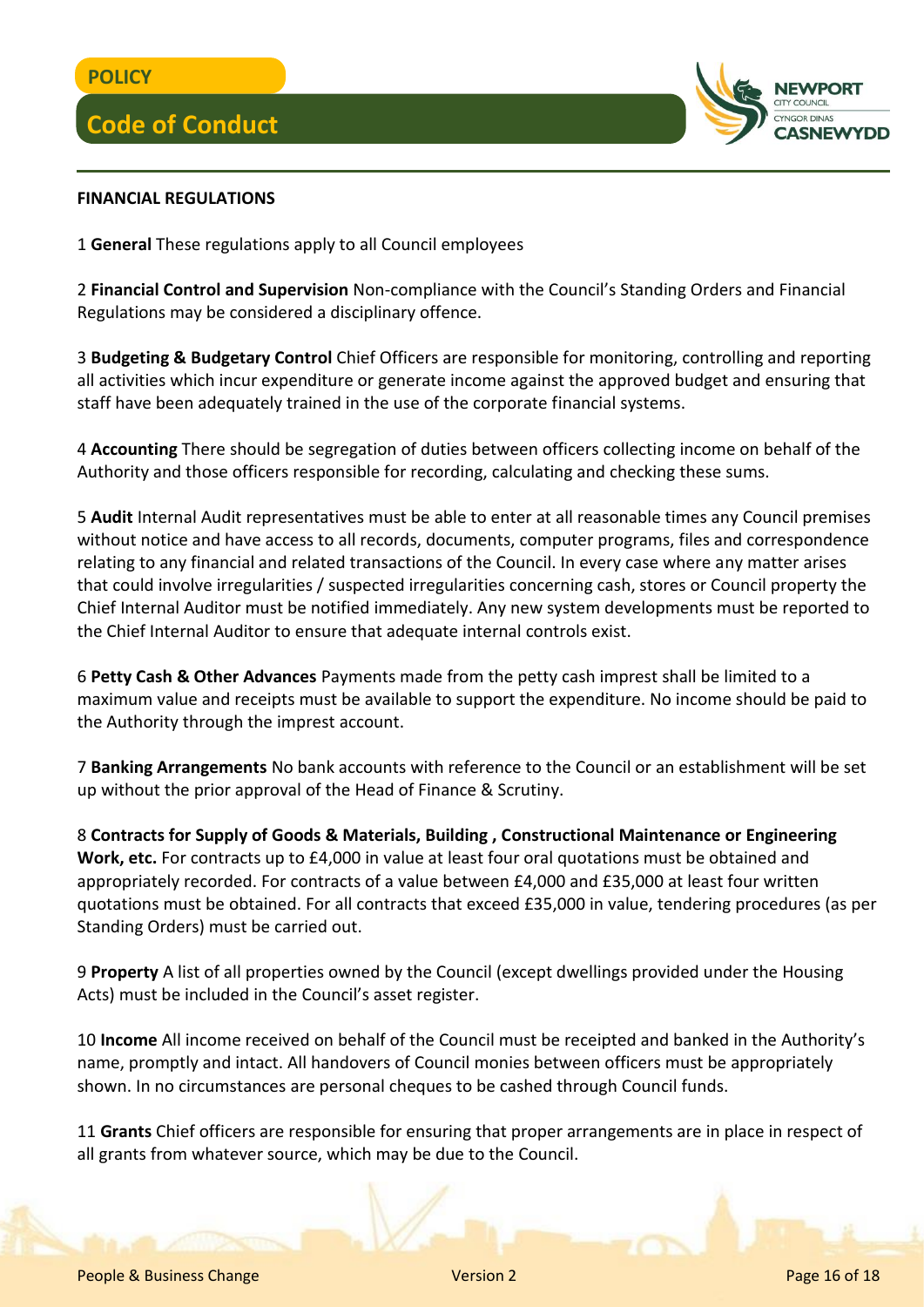

12 **Insurances** All new risks, properties or vehicles that need to be insured must be notified to the Head of Law & Standards as should all deletions and other alterations necessary to existing insurances. Appropriate officers are included in a suitable fidelity guarantee. The Council's Insurance fund will be reviewed annually.

13 **Inventories & Asset Registers** An inventory / asset register must be maintained and should be checked at least annually and certified to the effect that the information is correct. Any anomalies found must be reported.

14 **Treasury Management** All Council monies aggregated for the purpose of treasury management shall be under the control of the Head of Finance & Scrutiny.

15 **Orders for Work, Goods and Services** Official orders must be completed for all work, goods or services supplied to the Council and be certified by an authorised officer. A list of authorising signatures will be maintained by the Head of Finance & Scrutiny and should be updated as necessary (ie when a current authorised signatory leaves). Segregation of duties must exist between those officers ordering, receiving, paying and accounting for the purchase of goods / services.

16 **Payment of Accounts** All payments for goods /services via an invoice must be made through the Council's bank account. Invoices must be correctly coded and certified by an approved officer prior to the payment being processed.

17 **Salaries & Wages** All matters affecting the payment of salaries and wages (ie appointments, resignations, dismissals, suspensions, absences from duty etc.) must be notified promptly.

18 **Security** All Chief Officers are responsible for maintaining proper security of the buildings, stock, furniture, equipment, cash and assets under their control at all times. In the case of a burglary / break in the Police must be notified immediately and the Head of Finance & Scrutiny should be informed as soon as possible of the incident and the details of any losses. Internet access / other IT facilities must not be used for non work related matters without the consent of the appropriate Chief Officer.

19 **Stocks and Stores** Stock held shall not be in excess of normal requirements. A system of regular stock taking should be operated and year end certificates be completed indicating the value of stock held to be submitted to the Head of Finance & Scrutiny.

20 **Financial Instructions** Guidance to employees through the issue of Financial Instructions may be issued from time to time. These documents must be deemed to have the same authority as if they were specifically referred to in Financial Regulations.

21 **Leasing** All leasing agreements must be made through the Head of Finance & Scrutiny.

22 **Officers' Fees, Travelling and Subsistence Allowances and Incidental Expenses** All claims must be certified by an approved officer and submitted to the Head of Finance & Scrutiny no later than three months after the expenses were incurred. All subsistence claims must be supported by a relevant receipt.